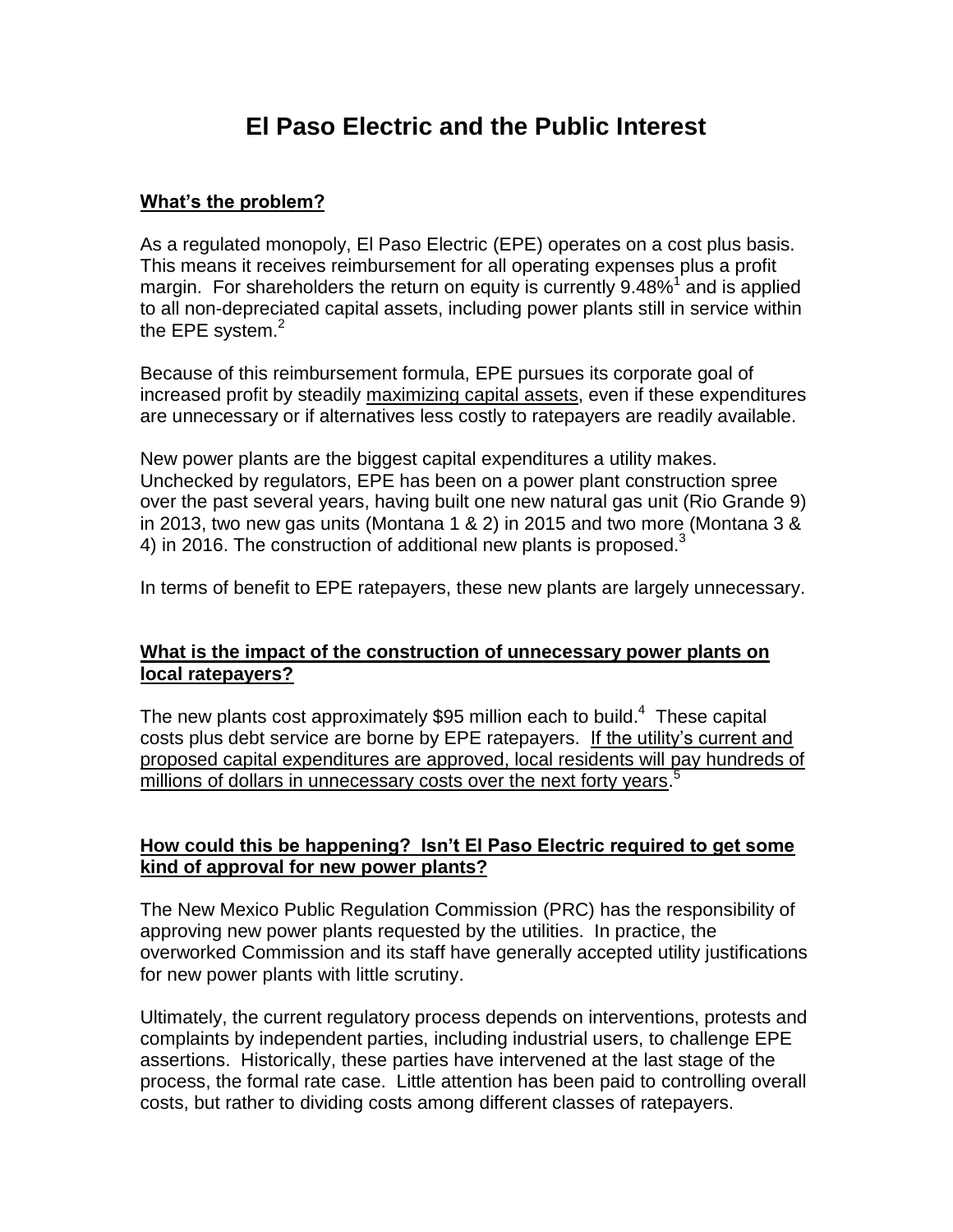This inattention to overall cost has been a grave disservice to area ratepayers, and it has led to an unnecessary and unconscionable transfer of economic resources from local residents to EPE's corporate stockholders.

EPE is a sophisticated, publicly traded corporation valued at more than 2 billion dollars. 6 It has enormous resources at its disposal and a shareholder expectation that corporate managers will maximize profits. This is what EPE is doing, relentlessly and without hesitation, in every position it takes throughout the regulatory process.

## **How does El Paso Electric justify building new generating capacity to the detriment of local ratepayers?**

Utilities justify new capital investment by pointing to the need for sufficient capacity to serve ratepayers at times of peak demand. Unfortunately, given the incentives involved, EPE has consistently and deliberately chosen to address those capacity needs in the most expensive way possible – through the construction of new power plants – rather than utilizing a wide variety of strategies to lower peak capacity needs, or choosing other alternatives that are much less expensive for ratepayers.

# **What specific strategies has EPE used to justify unneeded capacity?**

1. Once a power plant has been fully depreciated, it is in EPE's corporate interest to remove it from the available capacity calculations so that it can build a new plant that can be included in the rate base. The "retirement" of the fully functional Rio Grande 6 plant so that a new non-depreciated plant can be justified is an example of the kind of activity that builds corporate profits while costing ratepayers millions of dollars.<sup>7</sup> In addition to Rio Grande 6, EPE has plans to "retire" five additional plants between 2020 and 2024.<sup>8</sup>

2. EPE bases its projected capacity needs on peak demand: one hour of every year (usually in the afternoon of the hottest day of the summer) when the demand for electricity is highest.<sup>9</sup> This has meant that recently built EPE power plants are only needed a few hours a year for the benefit of local ratepayers,  $^{10}$ but local ratepayers still bear the costs for plant construction and debt service.

Since the new power plants are only needed a few hours a year to meet peak demand, EPE uses the new plants to generate electricity for sales to utilities outside the EPE service area, at rates far below what is charged to EPE ratepayers.<sup>11</sup> The out-of-system rates are so low that EPE may not always recover costs,<sup>12</sup> but from a corporate standpoint that's fine, because EPE can claim that these new plants are used more than a few hours per year, thus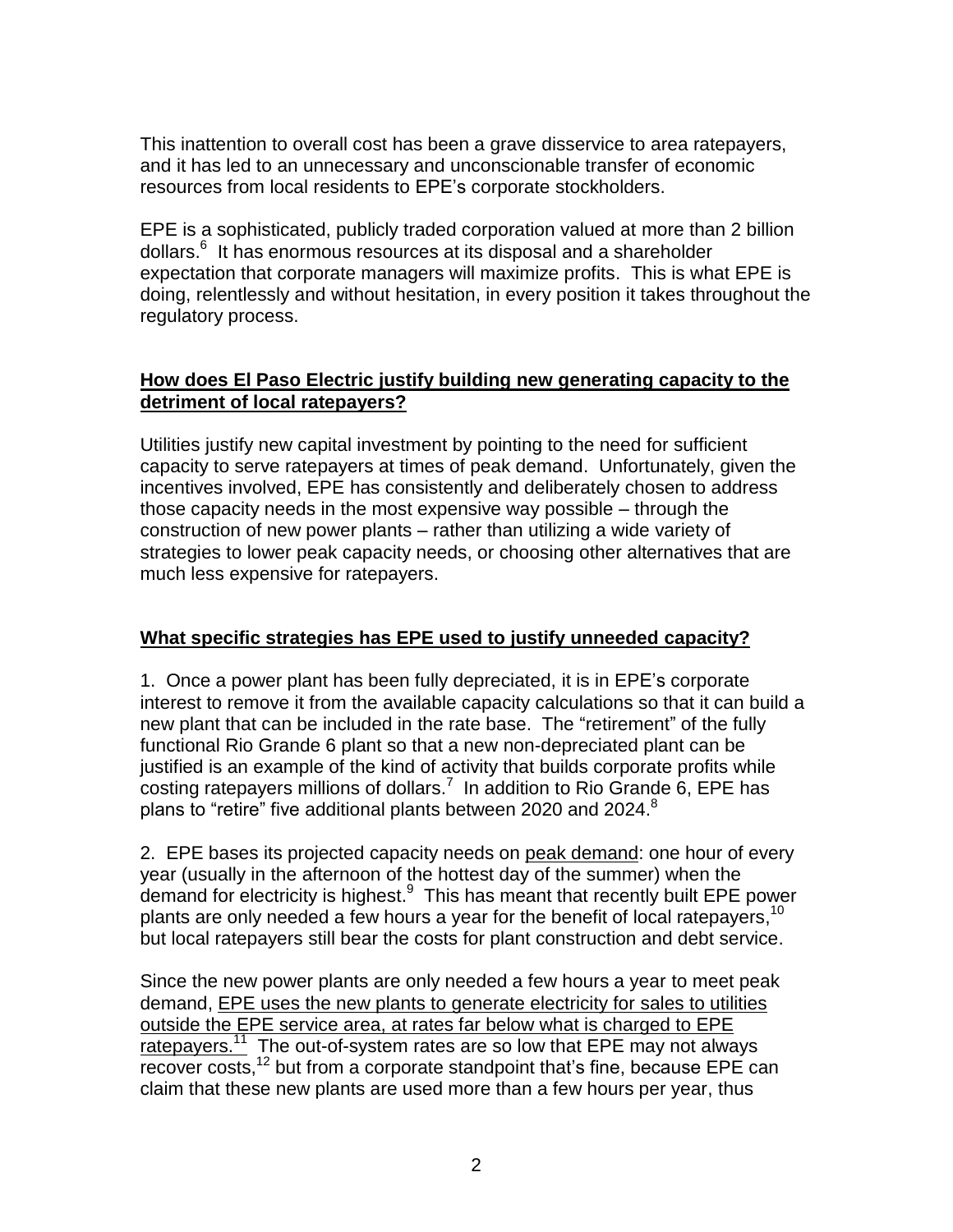justifying their addition to the rate base. The increased size of the rate base in turn justifies increased overall profits. In essence, this is a strategy to deliberately over-invest in unneeded capacity, with local ratepayers supporting the enterprise by paying for plants that provide them little benefit.<sup>13</sup>

3. EPE uses the few hours of peak demand to justify building new power plants when there are a wide variety of available techniques to lower peak demand in the first place, eliminating the need for new power plants.<sup>14</sup> These techniques for lowering peak demand include:

• providing effective demand response and time-of-use rates that allow consumers to use less electricity at peak hours in exchange for more favorable rates

• prioritizing energy efficiency as a way of lowering both peak and overall demand

• encouraging the addition of distributed rooftop solar by homeowners and businesses so that peak power needs (which always occur during daylight hours in summer) are supplemented by solar power that is producing at high capacity during that same time.

These and similar techniques have proven highly effective for utilities throughout the country that have chosen (or been forced by regulators) to put ratepayer needs ahead of a strategy of using unchecked peak demand to justify unneeded capacity.<sup>15</sup>

## **Since both peak and overall demand are lowered by solar panels installed by local homeowners and businesses, why does El Paso Electric do so much to discourage solar use by local residents?**

The short answer is that EPE can't profit from generating facilities it doesn't own. Any capacity needs that are met by consumer investments can't be used to justify new company investments that would increase the rate base, company profits, and ratepayer costs.

El Paso Electric has:

Lobbied to eliminate tax incentives for distributed solar, Lobbied for increased regulation of solar providers, Requested demand charges for customers with solar, Requested higher rates for customers with solar, and Required increasingly difficult paper work for customers seeking to install solar.

Distributed solar generation – and improvements in energy efficiency – ultimately lower peak and overall demand, eliminating the need to build more capacity. Given that the profit-calculation formula is based on non-depreciated assets, EPE has consistently discouraged these capacity-lowering options. EPE's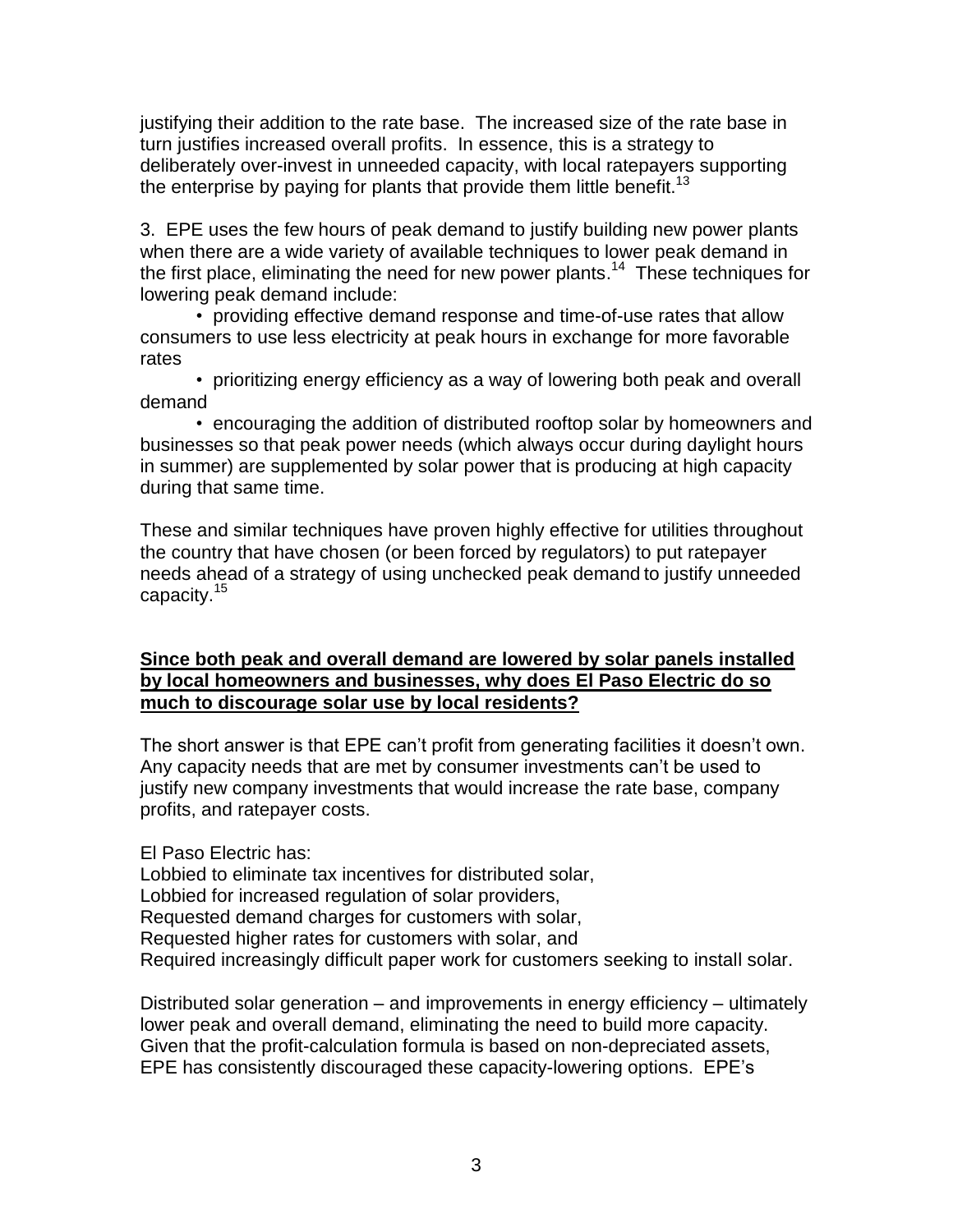corporate priority is to build profit through capital expenditures, not save money for local ratepayers.

#### **Besides the enormous cost to ratepayers, are there any other long-term consequences of EPE's strategy to over-invest in power plant generation capacity?**

We are at a point in the history of energy generation that parallels where cell phone technology was a few years ago. The cost of renewable energy is plummeting. New storage technologies, which allow energy to be stored when there is an excess, for use when demand exceeds generation capacity, are being developed and brought into production daily. We have already reached the point where utility-scale solar plants in the Southwest cost significantly less to own and operate than new fossil fuel plants of the type EPE is planning to build.<sup>16</sup> Projected fuel costs alone for fossil fuel plants are higher than total construction and lifetime operating costs for a comparable utility scale solar generating facility.<sup>17</sup>

Any new conventional fossil-fueled plants that EPE builds would still have to be paid for by local ratepayers. Ratepayers would be chained to uncompetitive facilities, still transferring payment to corporate stockholders, for the two-to-fivedecade life of the higher cost plants. This may explain some of the utility's haste in getting these plants built. But this is a recipe for continued impoverishment of our border region.

Fossil-fueled power plants add to air pollution with large quantities of green house gases.<sup>18</sup> And, significantly for our desert region, EPE's gas fired power plants use large quantities of water.<sup>19</sup>

An additional often-overlooked consequence occurs in the area of economic development. Investment in home and business solar installations, in energy efficiency, and in consumer demand-lowering technologies would create hundreds of good-paying local jobs,<sup>20</sup> while investment in large generating plants creates almost no local jobs at all. This should be an important consideration for local leaders and residents.

#### **So what should we be doing instead?**

EPE points to their high dollar investments as a good thing.<sup>21</sup> As we have seen, much of this investment, especially in new generating capacity, is more important for establishing an inflated profit base than it is for delivering inexpensive reliable power to local residents. A ratepayer-favorable strategy would be to keep capital costs as low as possible, with a goal of ever-lower rates for power users over time.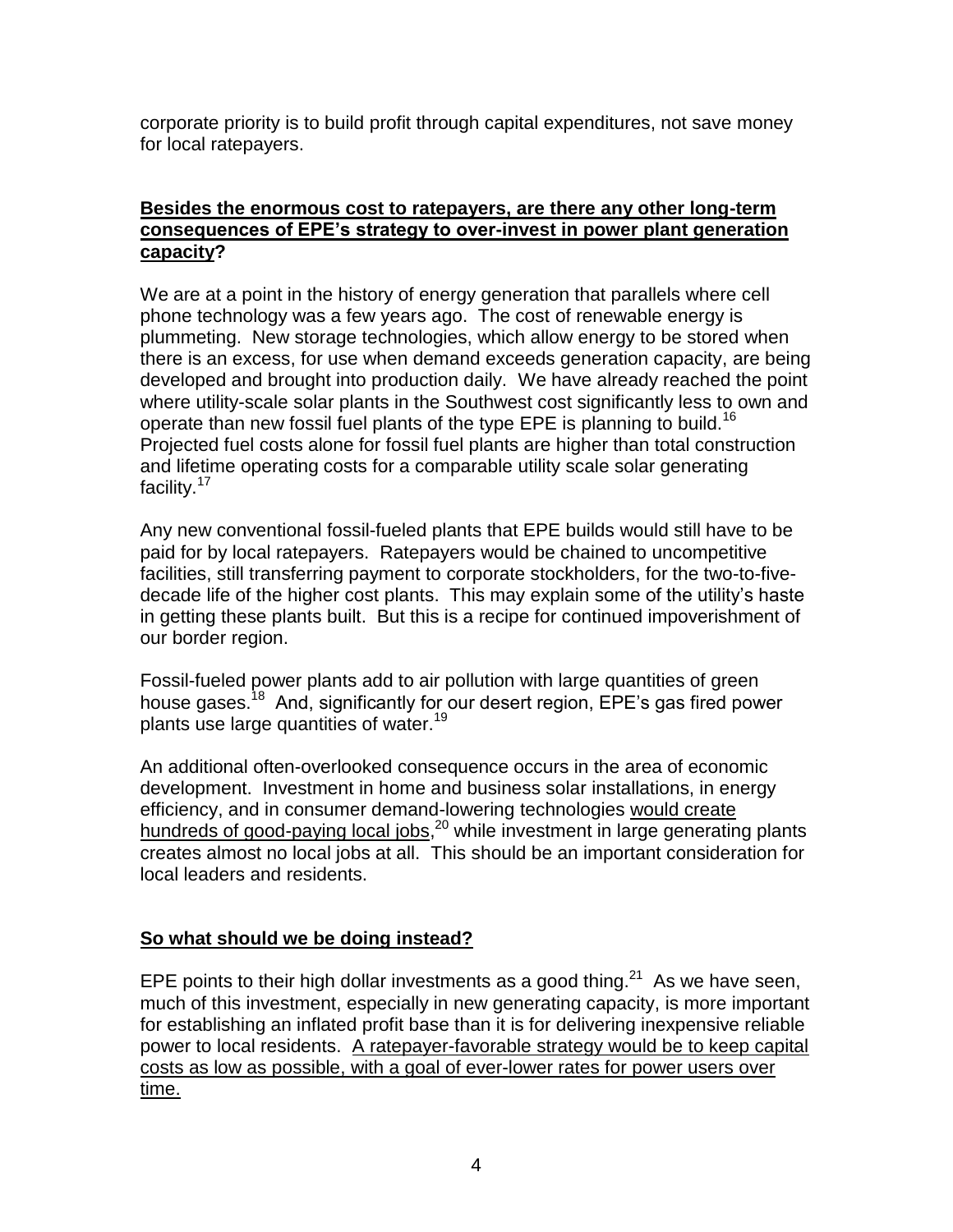The good news is that community leaders have become aware of the underlying dynamics of EPE's corporate strategy as it affects its policies and proposals for our energy future. Public Regulation Commissioners and hearing officers have also begun to question utility assumptions and representations. $^{22}$ 

Especially important have been decisions by the City of Las Cruces and Doña Ana County to intervene in the entire regulatory process, including in decisionmaking about new plant construction and other key factors in sound energy policy. Of equal significance is their decision to intervene on behalf of all residents, and not just relative to rates for streetlights or other narrow governmental interests. These decisions have already proven very important in the 2015 EPE rate case, in which the original EPE rate hike request of \$8.6 million was, with vigorous city and county involvement, lowered to just \$1.1 million $^{23}$ 

These interventions have the potential to save millions of dollars for local governmental entities and hundreds of millions of dollars for local residents in coming years. In the process, they will make clear the inconsistencies and structural constraints in the current rate making process. This, in turn, will hopefully lead toward changes in policy at the legislative level that better align utility goals with the economic futures of local individuals, businesses, families and our overall community.

This report was prepared in February, 2017, and updated in March 2018, by:

Merrie Lee Soules [mlsoules@hotmail.com](mailto:mlsoules@hotmail.com) Allen Downs [ecomaxac@lifeisgood2.com](mailto:ecomaxac@lifeisgood2.com)

Please contact them with any questions.

References in this report are available via endnotes to the online version, available at [WWW.LifeIsGood2.com/EPE/report.pdf](http://www.lifeisgood2.com/EPE/report.pdf)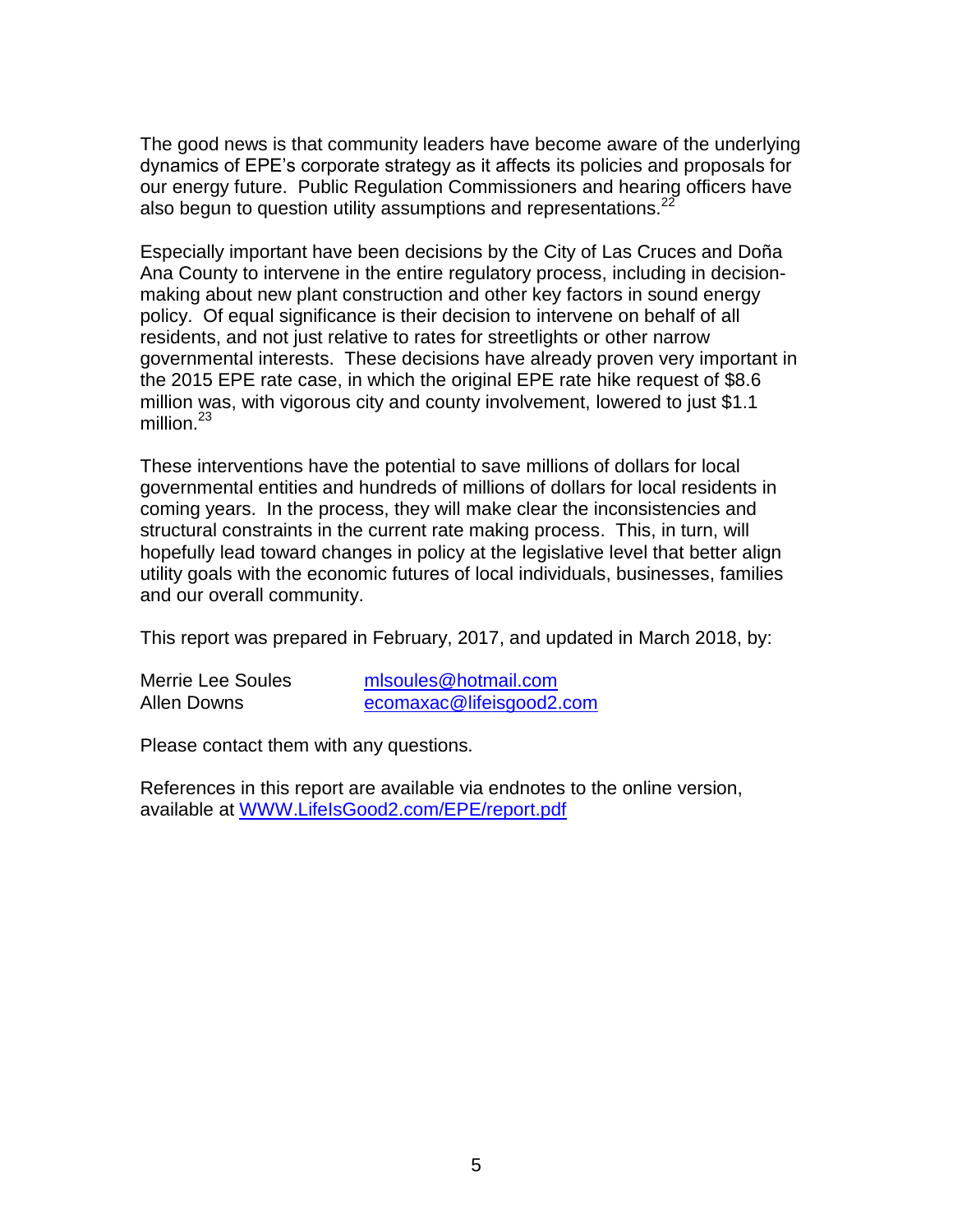Where:

 $\overline{a}$ 

- RD = Return on Debt (bonds)
- $D =$  amount of Debt
- $RE = Return$  on Equity (stock)
- $E =$  amount of Equity
- $T = D + E$  (total capital)

 $<sup>2</sup>$  New Mexico uses traditional rate of return regulation for public utilities. The PRC</sup> determines which assets are allowed into rate base and sets the rate of return the utility is allowed to earn on those assets. The rate base assets are depreciated with the depreciation being charged to rate payers as an expense. A set overall rate of return is allowed on Rate Base (RB) - the remaining, non-depreciated assets. According to an NMSU Center for Public Utilities course on The Revenue Requirements Process by Bill Steele and Gary Duncan, Rate Base is calculated as:

 $RB = OC - D + WC + MS - CD - RT$ Where:

 $OC = Original cost of physical assets$ 

 $D =$  Accumulated Depreciation

- $WC = Working Capital$
- MS = Materials and Supplies
- CD = Customer Deposits
- RT = Reserve for deferred Taxes

And the formula for Revenue Requirements (RR) is:  $RR = O + T + D + (R * RB)$ where: RR = Revenue Requirement  $O =$ Operating expenses  $T = T$ axes  $D = Depreciation$  $R =$  Overall Rate of Return  $RB = Rate Base$ 

 $3$  [EPE's 2015 Integrated Resource Plan \(page 79\)](http://164.64.85.108/infodocs/2016/7/PRS20226893DOC.PDF#page=87) lays out EPE's expansion plans for the next 20 years (through 2034). Of 1287 megawatts (MW) of planned additions more than 92% are fossil fueled. The first new fossil fuel plant is planned for 2022. EPE has issued a Request For Proposals (RFP) dated 30 June 2017.

<sup>&</sup>lt;sup>1</sup> New Mexico Public Regulation Commission (PRC) case 15-00127-UT ["Final Order](http://164.64.85.108/infodocs/2016/6/PRS20224542DOC.PDF#page=38) Partially Adopting Recommended Decision (with Corrected Paragraph Numbering)" 8 June 2015 page 38 paragraph 77: "For the foregoing reasons, the Commission rejects EPE's Exceptions, and approves an ROE of 9.48% in this case." EPE's capital structure also includes debt (bonds) and the approved return on debt is 5.90%. The overall Rate of Return (RR) is:  $RR = RD * (D/T) + RE * (E/T)$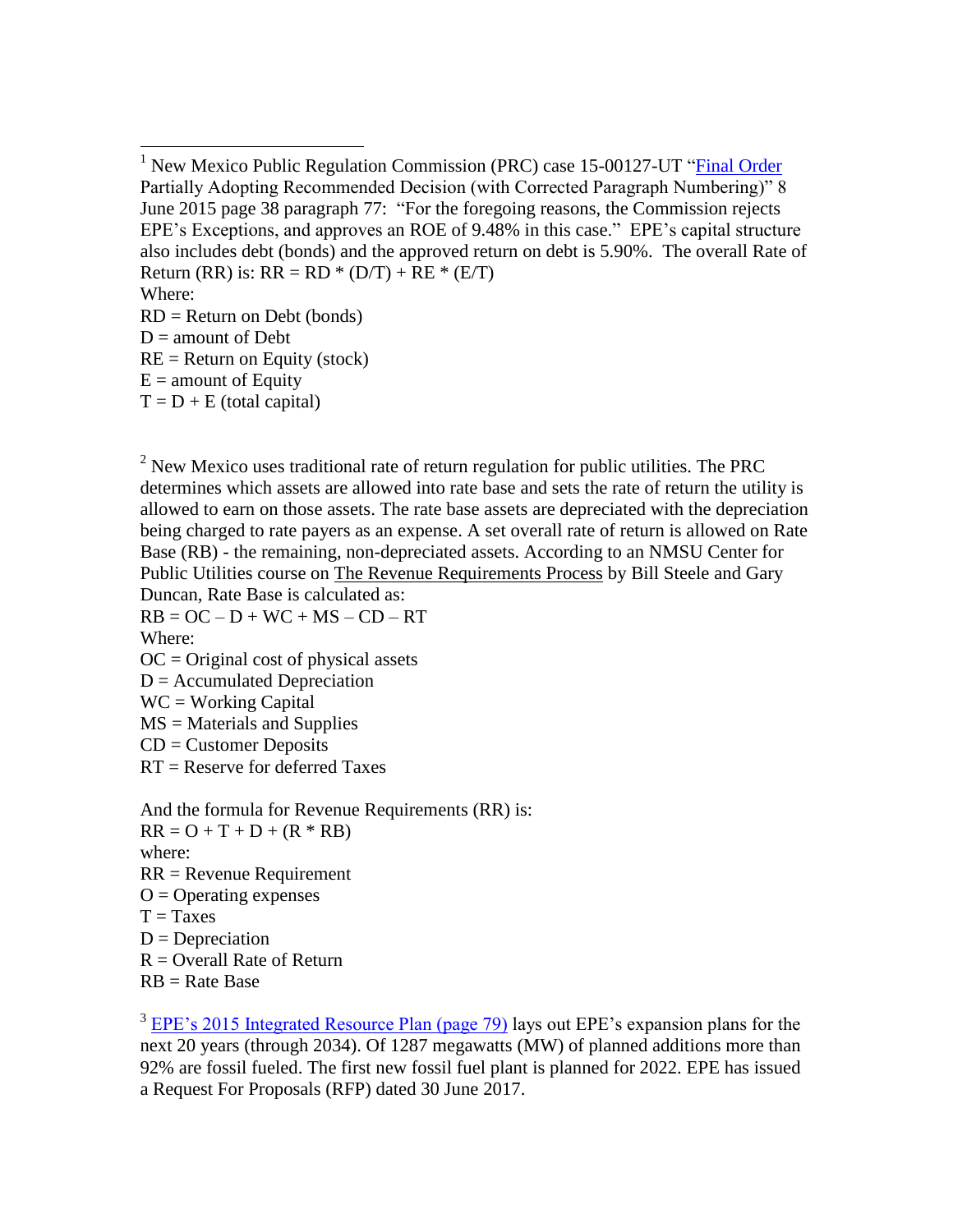$4$  EPE's four most recent power plant purchases were LMS100 gas turbines. Montana 1 and 2, including the cost of common, switchyard, and transmission facilities had a combined cost of \$213.1 million. See [table ARR-1 in the direct testimony of A Ramirez,](http://164.64.85.108/infodocs/2015/5/PRS20208562DOC.PDF#page=14) case 15-00127. Montana 3-4, including additional transmission facilities, do not yet have an approved cost, but in the Montana  $3 \& 4 \text{ CCN}$  case were estimated to cost a combined \$168 million. This calculates to an average cost of \$95 million per plant or \$1.08 million per MW of peak capacity.

<sup>5</sup> The fixed cost of Montana  $1 - 4$  over a 42 year time frame beginning in 2012 is estimated to be \$1.95 billion. (\$1,951,524,000**).** This number is calculated by adding an additional calculation summing the revenue requirements of Montana  $1 - 4$  minus variable O&M and fuel costs (row 51 added in red) to a [spreadsheet](http://lifeisgood2.com/EPE/EPEAndPublicInterest/170123MontanaRevenueRequirements.xlsx) supplied by EPE during the Texas Montana 3&4 case. (Microsoft Excel is required to view this spreadsheet).

 $<sup>6</sup>$  As of December, 2016, EPE [claims total assets of \\$3.38 billion.](https://s22.q4cdn.com/953030901/files/doc_financials/annual_reports/EE_-_2016_Annual_Report.pdfEPE) Market capitalization as</sup> of 19 March 2018 is \$2.01 billion. See EPE's [investor](https://ir.epelectric.com/home/default.aspx) page.

<sup>7</sup> The decision to "retire" Rio Grande 6 for planning purposes was challenged by ratepayer Allen Downs in a [formal complaint against EPE,](http://164.64.85.108/infodocs/2016/2/PRS20217881DOC.PDF#page=2) PRC case# 16-00017-UT, and is currently being challenged by Merrie Lee Soules' [petition for declaratory order](http://164.64.85.108/infodocs/2017/12/PRS20247920DOC.PDF) in case# 17-00317-UT.

<sup>8</sup> When applying for permission to build Montana 3 and 4 (CCN case 13-00297-UT), EPE witness [R. Acosta testified to these anticipated "retirements"](http://164.64.85.108/infodocs/2013/9/PRS20187690DOC.PDF#page=60):

| 2014      |
|-----------|
| 2020      |
| 2021-2023 |
| 2022      |
| 2023      |
| 2024      |
|           |

 $\overline{a}$ 

 $9$  EPE forecasts peak load by estimating the amount of energy (kilowatt hours) that they expect to sell in a given year. They then divide that number by the previous year's load [factor.](http://164.64.85.108/infodocs/2015/11/PRS20215976DOC.PDF#page=303) See the [direct testimony of G. Novela page 7](http://164.64.85.108/infodocs/2015/11/PRS20215976DOC.PDF#page=303) and his [oral testimony](http://164.64.85.108/infodocs/2015/11/PRS20216065DOC.PDF#page=92) at page 825 of the transcript in rate case 15-00127-UT. Load factor is average load divided by maximum load over a given time period.

EPE measures peak load by averaging maximum Megawatt load over a one hour period as required by the Federal Energy Regulatory Commission (FERC) Form 1 (Annual Report of Major Electric Utilities). For 2016, EPE's maximum load was 1915MW which occurred on 14 July during the 4PM hour. EPE's FERC Form 1 can be found at <https://www.epelectric.com/investor-relations/regulatory-filings> under the "FERC" tab. Peak load will be found at page 401b.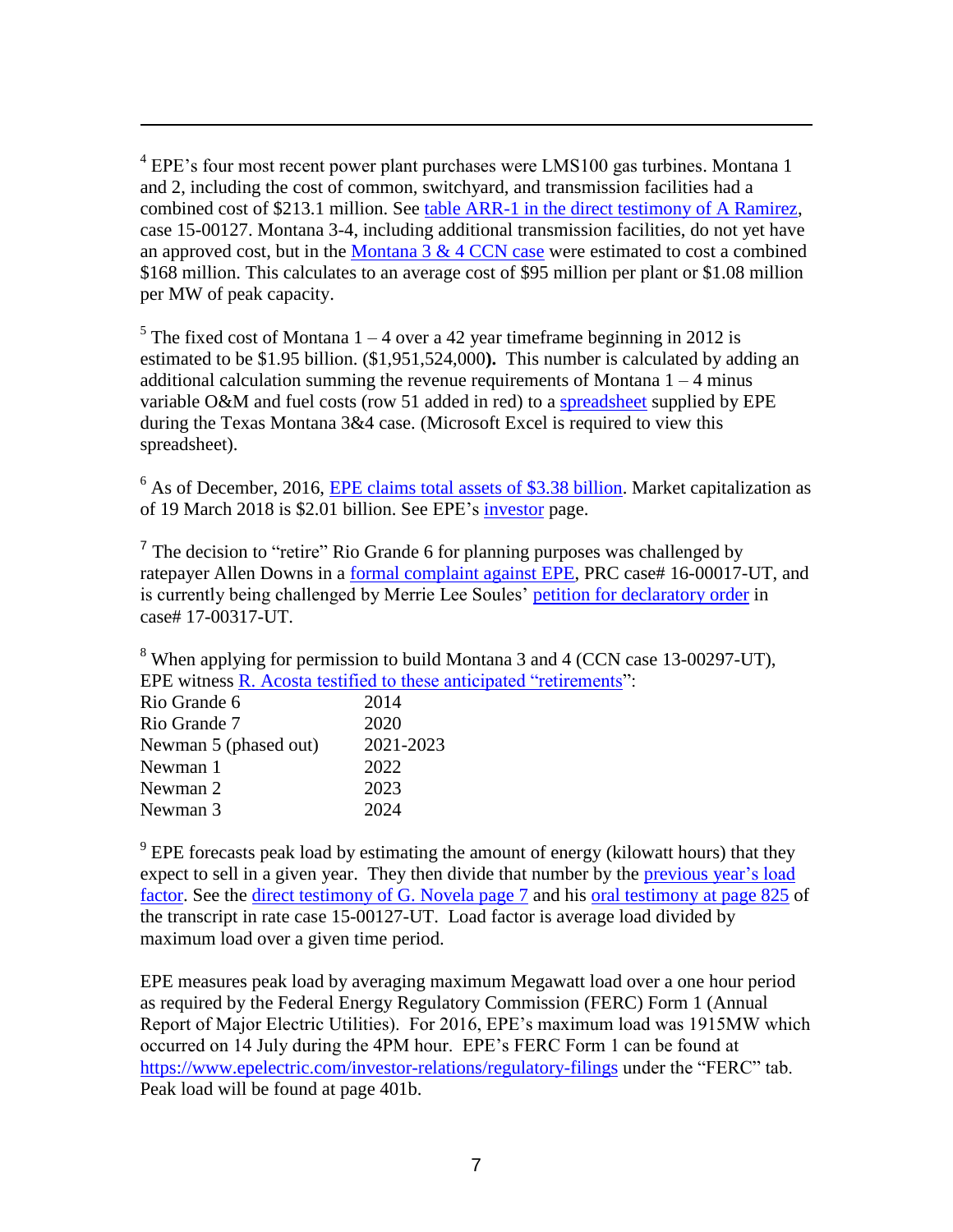EPE targets its generation capacity at 115% of peak load. According to EPE, the 15% planning reserve margin is set higher than for neighboring utilities because EPE's territory is located at the edge of the Western Electricity Coordinating Council (WECC). See [EPE's 2015 IRP, page 56.](http://164.64.85.108/infodocs/2016/7/PRS20226893DOC.PDF#page=64&zoom=auto,-13,416)

 $\overline{a}$ 

 $10$  Between 2011 and 2014 EPE native load was within 10% of peak less than 150 hours per year, and was within 5% of peak less than 30 hours per year. See [Downs direct](http://164.64.85.108/infodocs/2015/9/PRS20213873DOC.PDF#page=16)  [testimony page 16](http://164.64.85.108/infodocs/2015/9/PRS20213873DOC.PDF#page=16) in rate case 15-00127-UT.

<sup>11</sup> [EPE's 2014 FERC report page 311](http://164.64.85.108/infodocs/2015/5/PRS20208564DOC.PDF#page=679&zoom=auto,-13,406) shows that 3,322,053 MWh were sold off system for \$97,398,726 for an average price of 2.932 cents per kWh.

EPE's [2014 FERC report page 304.2](http://164.64.85.108/infodocs/2015/5/PRS20208564DOC.PDF#page=674&zoom=auto,-13,351) shows that 7,625,640 MWh were sold on-system for \$785,060,830 for an average price of 10.30 cents per kWh.

Power sold off-system was 30.345% of total power sold in 2014: 3,322,053MWh /  $(3,322,053MWh + 7,625,640MWh)$ . The 2014 FERC Form 1 report was an exhibit in the 2015 rate case.

<sup>12</sup> According to EPE's 2014 FERC Form 1 report the plants with the lowest fuel costs are:<br>Plant Fuel Cost/kWh MW Capacity FERC Page Plant Fuel Cost/kWh MW Capacity FERC Page

|                     |                                                       |     | --- - - - - - - - - - - - - - |  |
|---------------------|-------------------------------------------------------|-----|-------------------------------|--|
| Palo Verde          | \$0.01                                                | 633 | 402.1                         |  |
| <b>Four Corners</b> | \$0.02                                                | 108 | (Abandoned in 2016)<br>403    |  |
| Rio Grande 9        | \$0.043                                               | 89  | 402                           |  |
|                     | And the least efficient plant (highest fuel cost) is: |     |                               |  |
| <b>Copper</b>       | \$0.086                                               | 64  | 403                           |  |

Since off-system sales in 2014 were at an average price of 2.932 cents per kWh [\(FERC](http://164.64.85.108/infodocs/2015/5/PRS20208564DOC.PDF#page=679)  [Page 311](http://164.64.85.108/infodocs/2015/5/PRS20208564DOC.PDF#page=679) shows 3,322,053 MWh sold for \$97,398,726), and since the Palo Verde and Four Corners plants totaled 741MW, any time during 2014 when the on-system load exceeded 741 MW, the marginal cost of fuel (4.3 cents per kWh or higher) would be higher than the 2.932 cent average off-system sale price, and off system sales could be at a loss. Marginal fuel cost at peak in 2014 was as high as 8.6 cents per kWh – the approximate fuel cost for the Copper generation plant. Of course the fuel cost/ kWh for Rio Grande 9, Copper, and all gas fired generation will vary with the price of gas.

 $13$  This [write up by Mr. Fischmann](http://lifeisgood2.com/EPE/EPEAndPublicInterest/EPEUberRipoff.pdf) explains that when off-system customers pay less than the full cost of power, ratepayers must pay more than full cost.

<sup>14</sup> EPE's unwillingness to consider alternatives to new plant construction provides the basis for [Merrie Lee Soules' Protest to EPE's Integrated Resource Plan](http://164.64.85.108/infodocs/2015/7/PRS20211689DOC.PDF#page=2) (PRC Case #15- 00241-UT).

<sup>15</sup> See [Northwest Power and Conservation Council's Seventh Northwest Power Plan](http://www.nwcouncil.org/energy/powerplan/7/home/) with special attention to its Executive Summary and to Chapter 14, which addresses Demand Response resources. For an example of an existing Time of Use consumer rate structure